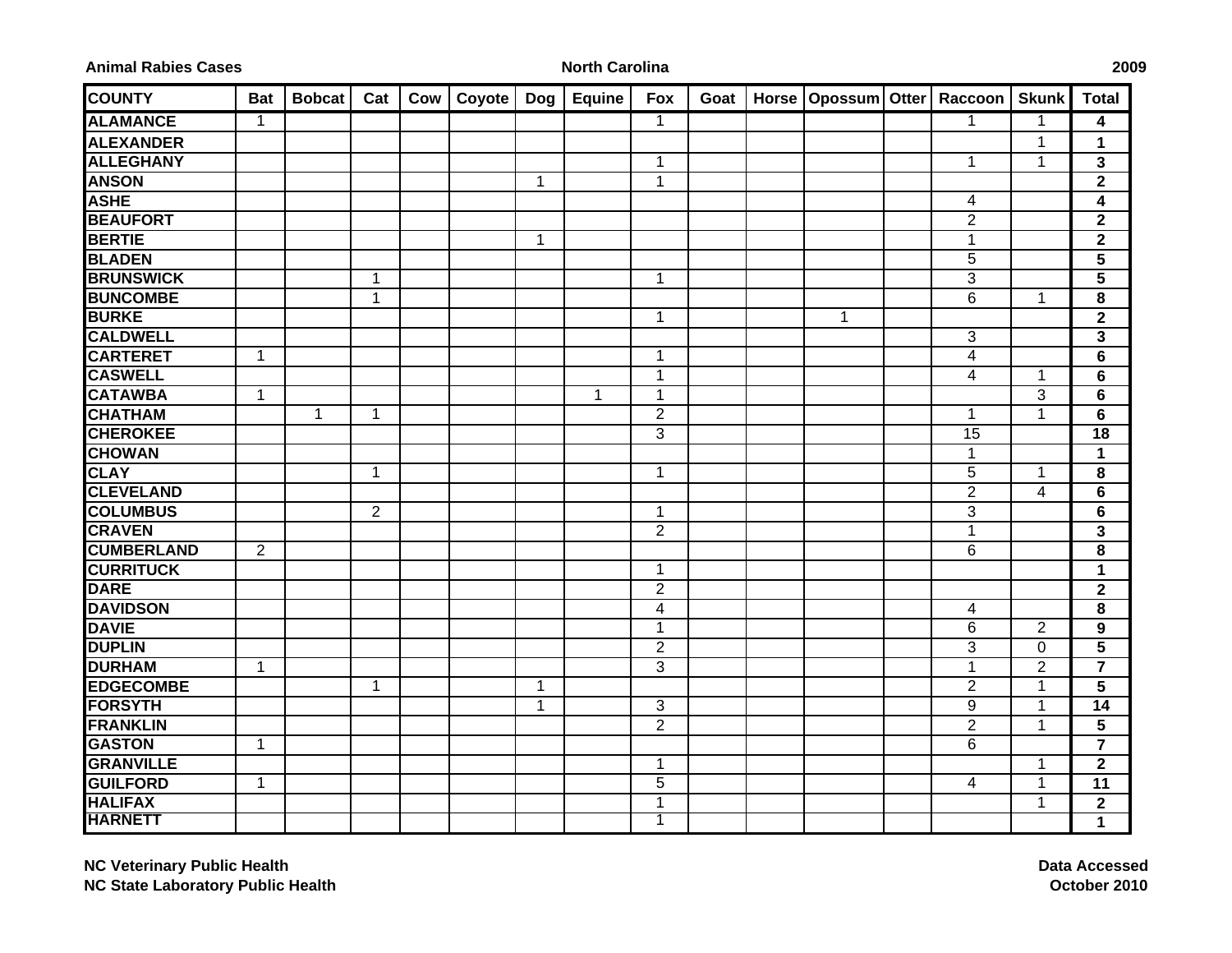## **North Carolina 2009**

| <b>COUNTY</b>       | <b>Bat</b>     | <b>Bobcat</b> | Cat          | Cow          | Coyote       | Dog          | <b>Equine</b> | <b>Fox</b>     | Goat         | Horse   Opossum   Otter   Raccoon |              |                          | <b>Skunk</b>   | <b>Total</b>    |
|---------------------|----------------|---------------|--------------|--------------|--------------|--------------|---------------|----------------|--------------|-----------------------------------|--------------|--------------------------|----------------|-----------------|
| <b>HENDERSON</b>    |                |               |              |              |              | 1            |               |                |              |                                   |              | $\overline{2}$           | $\mathbf 1$    | 4               |
| <b>HERTFORD</b>     |                |               |              |              |              |              |               |                |              |                                   |              | $\mathbf 1$              |                | $\mathbf 1$     |
| <b>HOKE</b>         |                |               |              |              |              |              |               | $\mathbf{1}$   |              |                                   |              |                          |                | 1               |
| <b>HYDE</b>         |                |               |              |              |              |              |               | $\mathbf{1}$   |              |                                   |              | $\mathbf{1}$             |                | $\mathbf{2}$    |
| <b>IREDELL</b>      | $\mathbf 1$    |               |              | 3            |              |              |               | $\mathbf{1}$   |              |                                   |              | 4                        | 8              | 17              |
| <b>JOHNSTON</b>     |                |               |              |              |              |              |               |                |              |                                   |              | $\overline{2}$           |                | $\mathbf{2}$    |
| <b>JONES</b>        |                |               |              |              |              |              |               |                |              |                                   |              | $\overline{2}$           |                | $\mathbf 2$     |
| <b>LENOIR</b>       |                |               |              |              |              |              |               | $\mathbf{1}$   |              |                                   |              |                          |                | $\mathbf 1$     |
| <b>LINCOLN</b>      |                |               |              |              |              |              |               |                |              |                                   |              | 3                        | $\overline{2}$ | 5               |
| <b>MARTIN</b>       |                | $\mathbf{1}$  |              |              |              |              |               |                |              |                                   |              | $\overline{3}$           |                | 4               |
| <b>MCDOWELL</b>     |                |               |              |              |              |              |               |                |              |                                   |              | $\overline{2}$           | $\mathbf{1}$   | 3               |
| <b>MECKLENBURG</b>  | 10             |               | $\mathbf{1}$ |              |              |              |               | $\mathbf{1}$   |              |                                   |              | 20                       |                | 32              |
| <b>MITCHELL</b>     |                |               |              |              |              |              |               |                |              |                                   |              | $\mathbf 1$              |                | $\mathbf{1}$    |
| <b>MONTGOMERY</b>   |                |               |              |              |              |              |               |                |              |                                   |              | $\overline{2}$           |                | $\mathbf{2}$    |
| <b>MOORE</b>        | $\mathbf{1}$   |               |              |              |              |              |               |                |              |                                   |              | $\mathbf{1}$             | $\mathbf{1}$   | 3               |
| <b>NASH</b>         |                |               | $\mathbf{1}$ |              |              |              |               | $\mathbf{1}$   |              |                                   |              | 3                        |                | $5\phantom{.0}$ |
| <b>NEW HANOVER</b>  |                |               |              |              |              | 1            |               | 3              |              |                                   | $\mathbf{1}$ | 15                       |                | 20              |
| <b>ONSLOW</b>       |                |               |              |              |              |              |               | 3              |              |                                   |              | 3                        |                | 6               |
| <b>ORANGE</b>       | 4              |               |              |              |              |              |               | $\overline{c}$ |              |                                   |              | 5                        |                | 11              |
| <b>PASQUOTANK</b>   |                |               | $\mathbf{1}$ |              |              |              |               | $\mathbf{1}$   |              |                                   |              | 3                        |                | $5\phantom{.0}$ |
| <b>PENDER</b>       |                |               |              |              |              |              |               | 3              |              |                                   |              | $\overline{5}$           |                | 8               |
| <b>PERQUIMANS</b>   |                |               |              |              |              |              |               |                |              |                                   |              | $\mathbf{1}$             |                | $\mathbf 1$     |
| <b>PERSON</b>       | $\mathbf{1}$   |               |              |              |              |              |               |                |              |                                   |              | 3                        | $\mathbf{1}$   | 5               |
| <b>PITT</b>         |                |               | $\mathbf 1$  |              |              |              |               |                |              |                                   |              |                          |                | $\mathbf 1$     |
| <b>POLK</b>         |                |               |              |              |              |              |               | 1              |              |                                   |              |                          |                | $\mathbf 1$     |
| <b>RANDOLPH</b>     | 1              |               | 3            |              | $\mathbf{1}$ | $\mathbf{1}$ |               | $\mathbf 1$    |              |                                   |              | 9                        | $\mathbf{1}$   | 17              |
| <b>RICHMOND</b>     |                |               |              |              |              |              |               | $\mathbf{1}$   |              |                                   |              | $\mathbf{1}$             |                | $\mathbf{2}$    |
| <b>ROCKINGHAM</b>   | $\mathbf{1}$   |               | $\mathbf{1}$ |              |              |              |               |                |              |                                   |              | $\overline{7}$           | $\overline{2}$ | 11              |
| <b>ROWAN</b>        | $\overline{2}$ |               | $\mathbf{1}$ | $\mathbf{1}$ |              |              |               | $\overline{2}$ |              |                                   |              | 10                       | 5              | 21              |
| <b>RUTHERFORD</b>   |                |               |              |              |              |              |               | $\overline{2}$ |              |                                   |              | $\overline{2}$           | $\overline{2}$ | 6               |
| <b>SAMPSON</b>      | $\mathbf{1}$   |               |              |              |              |              |               |                |              |                                   |              | $\overline{\mathcal{A}}$ |                | 5               |
| <b>STANLY</b>       |                |               |              |              |              |              |               |                | $\mathbf{1}$ |                                   |              | $\overline{2}$           | $\mathbf{1}$   | 4               |
| <b>STOKES</b>       |                |               | 1            |              |              |              |               | 3              |              |                                   |              | $\overline{2}$           | $\mathbf{1}$   | $\overline{7}$  |
| <b>SURRY</b>        |                |               | $\mathbf{1}$ |              |              |              |               | $\overline{2}$ |              |                                   |              | $\overline{4}$           | $\mathbf{1}$   | 8               |
| <b>SWAIN</b>        | 1              |               |              |              |              |              |               |                |              |                                   |              |                          |                | $\mathbf 1$     |
| <b>TRANSYLVANIA</b> |                |               |              |              |              |              |               |                |              |                                   |              | $\overline{1}$           |                | $\mathbf 1$     |